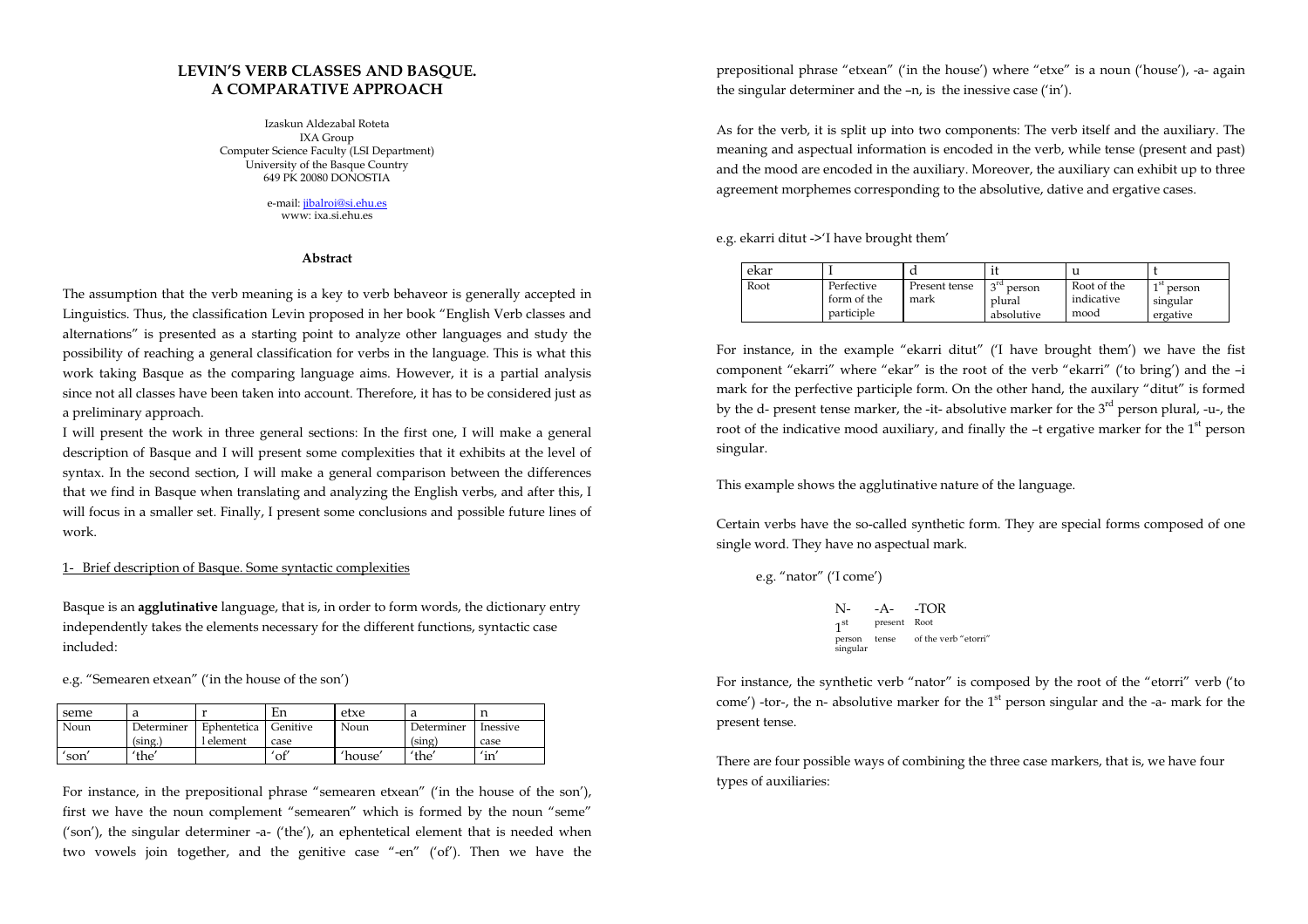## Auxiliary types

1-Absolutive 2-Absolutive-dative 3-Absolutive-ergative 4-Absolutive-dative-ergative

Since the auxiliary system offers this information about cases, the lexical phrases corresponding to the absolutive, dative and ergative cases must not necessarily be phonetically realized (unless they are focalized). It is the known pro-drop phenomenon. If we take the verb mentioned above, we see that the same sentence in English can be expressed in Basque with multiple choice of omissons:

e.g: English: I have brought them

Basque: [Nik] [haiek] ekarri ditut (subject, object, verb) [Nik] ekarri ditut (subject, verb) [Haiek] ekarri ditut (object, verb) Ekarri ditut (verb)

• However, this syntactic feature does not always imply that all the cases represented in the auxiliary verb can be phonetically realized. Sometimes it is because of the incorporation phenomenon, such as in the case of the verb "deitu" ('to call').

AmaK aitarI deitu DIO ('My mother called my father') erg dat abs-dat-erg

For instance, in the sentence "Amak aitari deitu dio" ('My mother called my father') we have the auxiliary with three case markers, but only two arguments can be phonologically realized, since the "deitu" verb is supposed to be composed of the "dei" noun ('call') and the "egin" ('to make') verb, which literally means 'to make a call'. Other times, it seems that the object of the verb takes the dative form for its realization. This is the case of the "eutsi" verb.

[AitorreK] [bere ideiarI] eutsi DIO [Aitor] has maintained [('to') his idea] erg dat abs-dat-erg

For instance, in the sentence "Aitorrek bere ideiari eutsi dio" ('Aitor has mantained his idea') the dative case phrase is the object of the verb.

• In other cases, it is difficult to conclude whether a structure exhibits an instance of omission or it is of a relevant alternation for a given verb. For instance, according to Levin, the English verb "eat" participates in the unspecified object alternation, but in Basque it is not that clear:

(a) "jan" ('eat')

| English                                             | <b>Basque</b>                                         |
|-----------------------------------------------------|-------------------------------------------------------|
| Cynthia ate the peach<br>Cynthia ate                | Cynthiak melokotoia jan zuen<br>Cynthiak (?) jan zuen |
| Unspecified object alternation<br>(implicit object) | alternation or omission?                              |

Other times, the variant with the object does not have the same meaning as the one without the object, and therefore, it seems to be more than a simple case of omission. When we say "Jonek entzuten du" ('John hears'), we first understand that John has the faculty of hearing, while we say "Jonek irratia entzuten du" we understand that "John usually listens to the radio". Is this an alternation for this verb in Basque?

| <b>Basque</b>                                       | English    |
|-----------------------------------------------------|------------|
| Jonek entzuten du                                   | John hears |
| Jonek irratia entzuten du John listens to the radio |            |

We see that applying the same procedure to Basque, in English correspond to two different words. So, how can we determine what is a case of alternancy?

• Another question that the auxiliary system raises is the one concerning the arguments. The auxiliary system does not seem to guarantee all information about the arguments of a verb in the sense that some verbs, such as the "Putting verbs", require a prepositional phrase to indicate the goal of the action; and this prepositional complement has no mark in the auxiliary verb. Actually this is a question still discussed in Linguistics yet it seems to be an element that is argument like.

Going back to Basque, other remarkable characteristic is that it is **basically a free word** order language in the sense that the order of the phrases does not define the functions of the arguments. However, when a certain element is focalized it must be put just before the verb. This feature means that alternations based on the change of position of a phrase are not going to be conclusive when determining verb classes. That is the case of the "benefactive", "dative" and "locative inversion" alternations.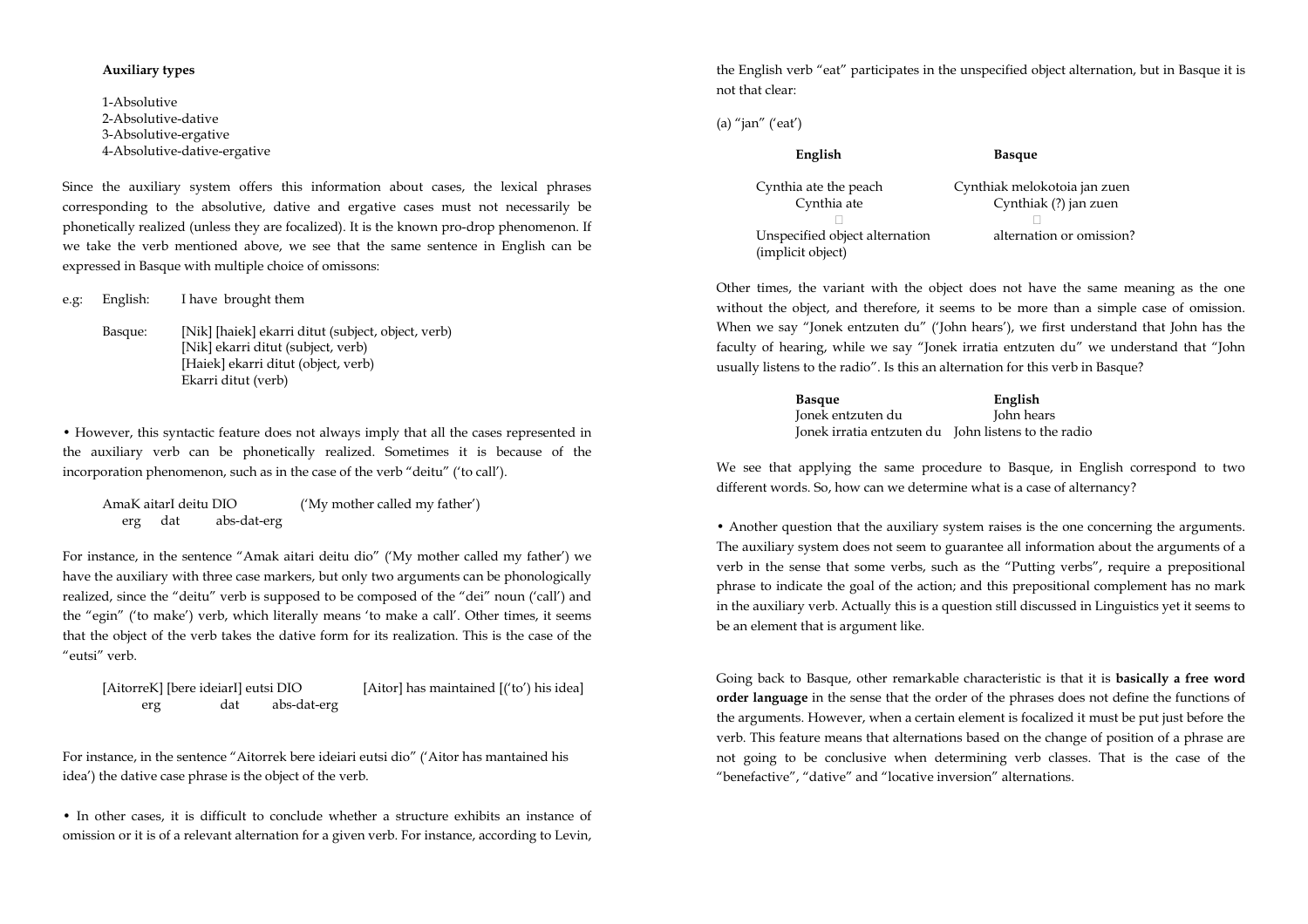## 2- Comparison of Levin's verb classes with Basque

# 2.1 General comparison: Main differences

• If we take the first part of Levin's book concerning alternations, we can see that many of them do not exit in Basque. Here is the list of the existent and non-existent alternation in Basque.

#### NON EXISTENT ALTERNATIONSEXISTENT ALTERNATIONS

-Induced action alternation -Other Instances of Causative Sitterstantions Source Alternation -Understood Body-Part alternation -Understood Reflexive object alternation -PRO-arb Alternation (?) -Way object alternation -Instructional Imperative (?) -Conative alternation -Dative alternation -Benefactive alternation -Locative alternations -All creation and Transformation alternations -"together" reciprocal alternation (transitive and intransitive) (?) -"Apart" reciprocal alternation (transitive and intransitive) -Fulfilling Alternation -Image Impression alternation -With / Against alternation -Through / With alternation -"Blame" alternation -"Search" alternation -Body-Part Possessor Ascension Alternation -As alternation -Time subject alternation (?) -Instrument subject alternation -Location subject alternation -Locatum subject alternation -Container Subject alternation -Raw Material Subject alternation -Sum of Money alternation -Source Subject Alternation -Reflexive diathesis alternations -Verbal passive alternation -Verbal Passive -Prepositional Passive -Adjectival Passive -Alternations involving Postverbal "Subjects" -Reaction object construction -Resultative construction -X's way construction -Obligatory Reflexive Object -Inalienably Possessed Body-Part Object -Expletive It Object -Obligatory Passive

-Middle alternation -Causative / Inchoative alternation -Unspecified Object Alternation -Understood Reciprocal Object althamatteristic Property Alternations -Preposition Drop alternations -Simple Reciprocal Alternation (Transitive and Intransitive) -Possessor-Attribute Factoring Alternations -Natural subject alternation -Abstract cause subject alternation -Cognate Object Construction -Cognate Prepositional Phrase Construction -Unidirectional Interpretation Object alternations -Bound nonreflexive anaphor as prepositional object -Directional phrases with Nondirected Motion Verbs -Obligatory Adverb -Obligatory negative Polarity Element (?)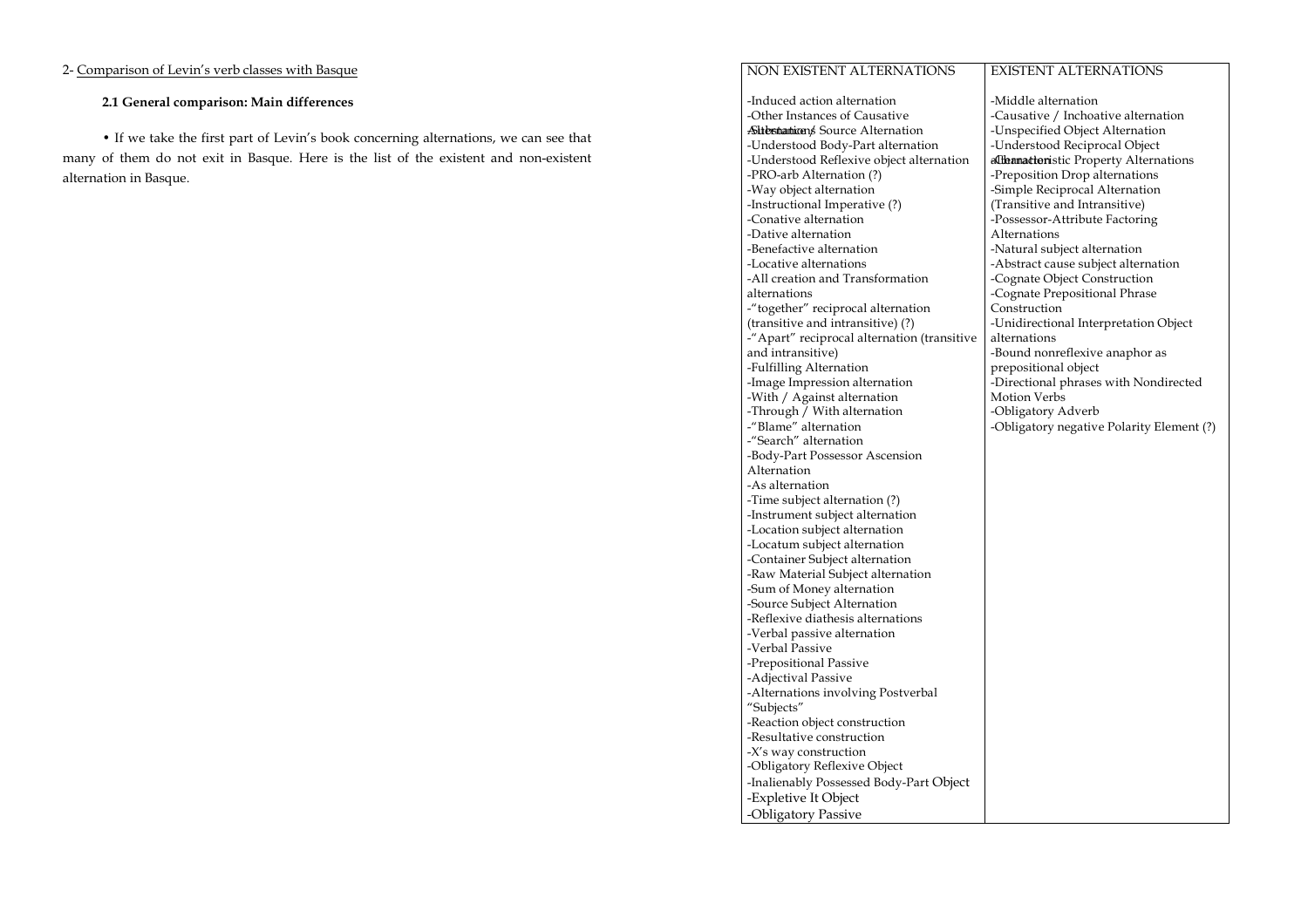It is obvious that the resulting verb classes in Basque are not going to be the same as in English or at least other structure are going to be decisive for the division of some classes (if it is any).

For instance, we can see that the conative alternation is between the non-alternation ones in Basque, which means that, unlike in English, this alternation is not going to be conclusive to distinguish verbs like "hit" and "cut" from "break". The same occurs with the "give" and 'contribute" verbs classes, which in English are distinguished for the different behavior of the dative alternation.

If we have a look at the existent alternations that match in both languages, we see that some of them provide us with more direct information about subcategorization frame of verbs than others. For instance, those that affect transitivity will be more relevant for my purposes than others such as "oblique" subject alternations (e.g. "I dried the clothes in the sun / The sun dried the clothes"). The latter are focused in the nature of the subject, and their alternations are based on elements that function as adjuncts of the verbs. So, when dividing verb classes in terms of subcategorization frames these alternations are going to be quiet irrelevant.

• Another characteristic that is presented as different in Basque and English, is the difference in the incorporation of meaning components. Although in Basque the formation of verbs by incorporation is also productive, there are a lot of English verbs that need to be paraphrased by more than one word in Basque and therefore are not a verbal lexeme but an independent entity from the verb. These are mostly the ones that have a manner or an instrument meaning incorporated, such us many of verbs into the funnel verbs, wipe verbs, spray/load verbs, drive verbs, poison verbs, verbs of instrument of communication, between others. As a consequence, it is not going to be clear how to compare such verbs in both languages and if it possible to do it.

e.g.:

ladle (funnel verb): burduntzaliaz zerbitu -> 'to serve with a ladle' swap (manner subclass of wipe verbs): zatarraz garbitu -> 'to clean by a swap' cram (spray/load verb): gainezka bete -> 'to fill completely' truck (drive verb): Kamioz eraman -> 'to take by truck' email (Verbs of instrument of communication): posta elektronikoz bidali: 'to send by e-mail'

All these differences between the two languages with respect to alternations lead me to propose a more general classification leaving the differences aside and pointing out the similarities between them.

## 2.2 Comparison based in a set of verbs

I haven't analyzed all classes in the book due to the limitation of time. I have limited to a set that you are working with for Chinese and Spanish. However, I have to mention that I have left apart some classes because the verbs belonging to them form a quite heterogeneous group after being translated from English to Basque. This is the case of Verbs of Calibratable Change of State, Disassemble Verbs and Verbs of Image Creation. So the analyzed set is formed by the following classes:

9.1 Put Verbs 9.10 Pocket Verbs 10.1 Remove Verbs 10.2 Banish Verbs 10.5 Verbs of Possessional Deprivation 11.1 Send verbs 11.3 Bring and take verbs 13.1 Give verbs 13.3 Verbs of future having 13.4.2 Equip verbs 13.5.1 Get verbs 13.5.2 Obtain verbs 22.1 Mix verbs 22.2 Amalgamate verbs 25.4 Transcribe verbs 26.1 Build verbs 26.4 Create verbs 26.7 Performance verbs 27 Engender verbs 29.3 Dub verbs 29.4 Declare verbs 37.1 Verbs of transfer a message 42 Verbs of killing 45.4 Other alternating verbs of change of state 47.1 Exist verbs 47.7 Meander verbs 48.1 Verbs of appearance 48.2 Verbs of disappearance 51.1 Verbs of Inherently Directed Motion 51.3.2 Run verbs 55.1 Begin verbs 55.2 Complete verbs

Next I am going to try to propose a general classification focusing in the communalities found between the two languages.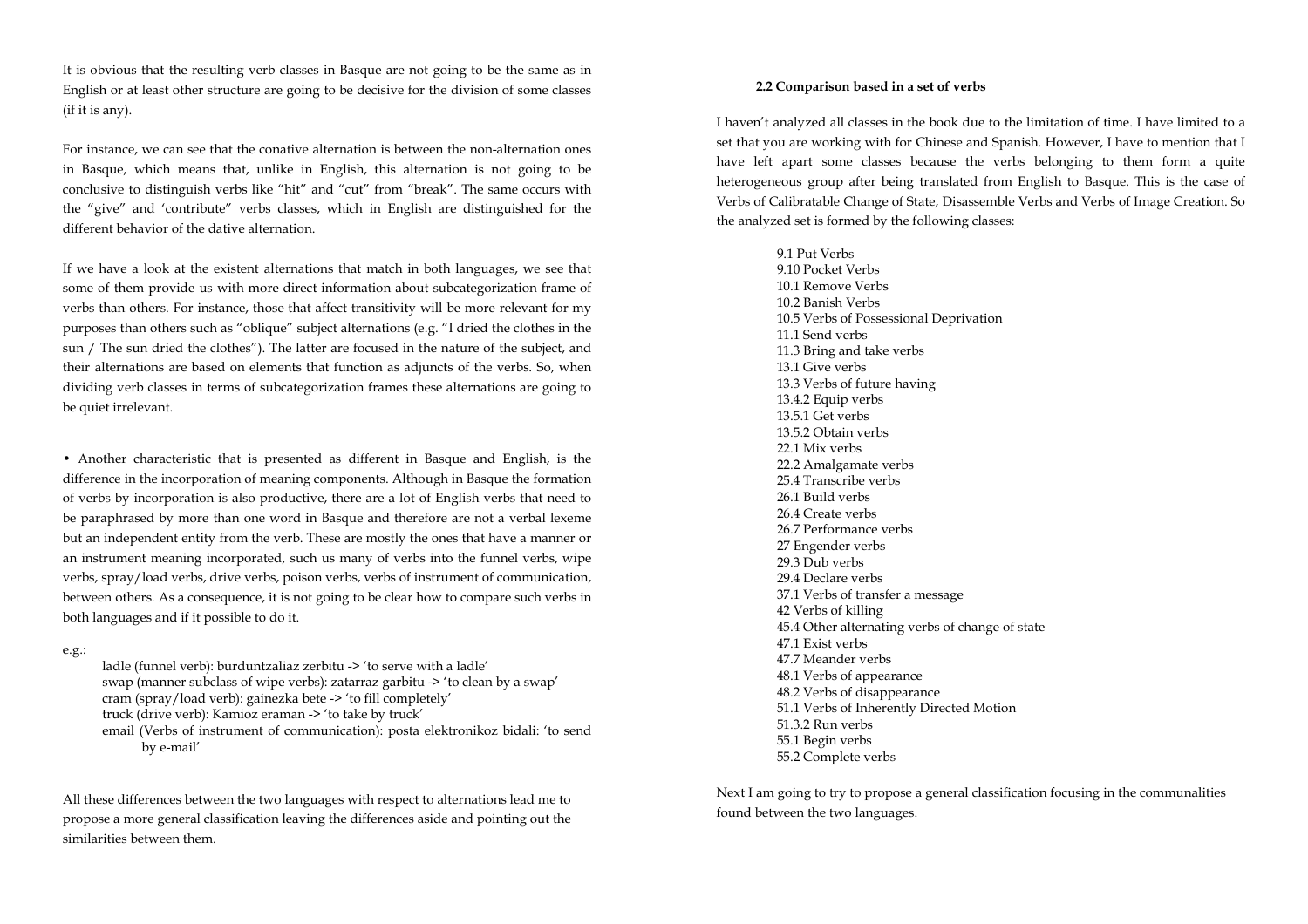•Some of the classes show a locative case component as a complement of the verbs, such

us:

-Put verbs -Pocket verbs -Remove verbs -Banish verbs -Verbs of Possessional Deprivation: Steal verbs -Send verbs -Bring and Take verbs -Verbs of Inherently directed motion

They differ among each other, both in English and in Basque, in allowing a certain locative preposition to realize the goal and the source:

|                                        | English         | <b>Basque</b>                                                             |
|----------------------------------------|-----------------|---------------------------------------------------------------------------|
| Put verbs<br>Pocket verbs              | on/under/near   | -n/gainean/azpian (inessive cases)<br>-n/-ra (inessive or adlative cases) |
| Remove verbs                           | from/from under | -tik/azpitik/gainetik (ablative cases)                                    |
| Banish verbs                           | from/to         | -tik/-ra (ablative or adlative cases)                                     |
| Verbs of Possessional<br>Deprivation   | from            | -tik (ablative case)                                                      |
| Send verbs                             | from/to         | -tik/-ra (ablative or adlative cases)                                     |
| Bring and Take verbs                   | from/to         | -tik/-ra (ablative or adlative cases)                                     |
| Verbs of Inherently<br>Directed action | from            | -tik/-ra (ablative or adlative cases)                                     |

The presence of this locative element indicates that all of them represent a motion of an entity. When the verb is transitive, the motion falls on the object and when the verb is intransitive the motion falls on the subject.

Sometimes, the goal can be animate entities in both languages and in this case in Basque the adlative case shows an alternation with the dative case.

| adlat                                                                                   | dat                                  |
|-----------------------------------------------------------------------------------------|--------------------------------------|
| <b>Basque</b> Norak liburua [bileraRA] ekarri zuen                                      | Norak [PamelarI] liburua ekarri zion |
| <b>English</b> Nora brought the book [to the meeting] Nora brought the book [to Pamela] |                                      |

• Another set of verbs shows as their main characteristic the presence of a dative case argument as the goal of the action, such us:

> -"give" and "contribute" verbs -Verbs of future having -Equip verbs -Verbs of transfer a message

In these verbs the dative complement indicates the new possessor of the object that has been moved by an agent. So, this means that there is an action of change of possession.

However, in the cases of the "Verbs of transfer a message" there is an alternation that differs clearly from the other classes in this set. The object can be realized as a noun phrase or as a sentential complement. And in fact, when the object is realized as a noun phrase, it often presents an abstract notion. That is, in the case of the "Verbs of transfer a message" the object that is transferred is an abstract concept while in the other cases the object is concret.This happens in both langugages. Therefore, it does not strike to me implausible to assume that verbs of transfer a message form a separate class.

If we pay attention to the "Equip verbs" we see that in Basque they are usually translated as a noun + a "give" or "contribute" verb. For instance:

 Charge: ardura eman -> 'to give the charge' Compensate: kalteak ordaindu -> 'to pay the damage'

So, they fuse with the "give" and "contribute" group.

• When translating "Run" verbs into Basque the result is that most of them are unergative verbs, and others have to be paraphrased. Unergatives in Basque show a transitive auxiliary and an single ergative complement as the subject of the action. Here are some examples:

| To run:  | [Nik] [korritu dut]       |
|----------|---------------------------|
| To run:  | [Nik] [lasterka egin dut] |
| To jog:  | [Nik] [footing egin dut]  |
| To swim: | [Nik] [igeri egin dut]    |

On the other hand, the paraphrases are composed of a complement that, nontrivially describe an activity plus the verb "ibili" ('to move/walk')

 Igerian ibili: 'to swim' Korrika ibili: 'to run' Oinez ibili: 'to walk'

Moreover, they seem to have in common the possibility of taking complement expressing the temporal period in which the action happens. This complement is realized in Basque by means of the instrumental case –z ('for' in English).

The possibility of accepting this temporal complement characterizes these verbs as a continuous durative activity verbs.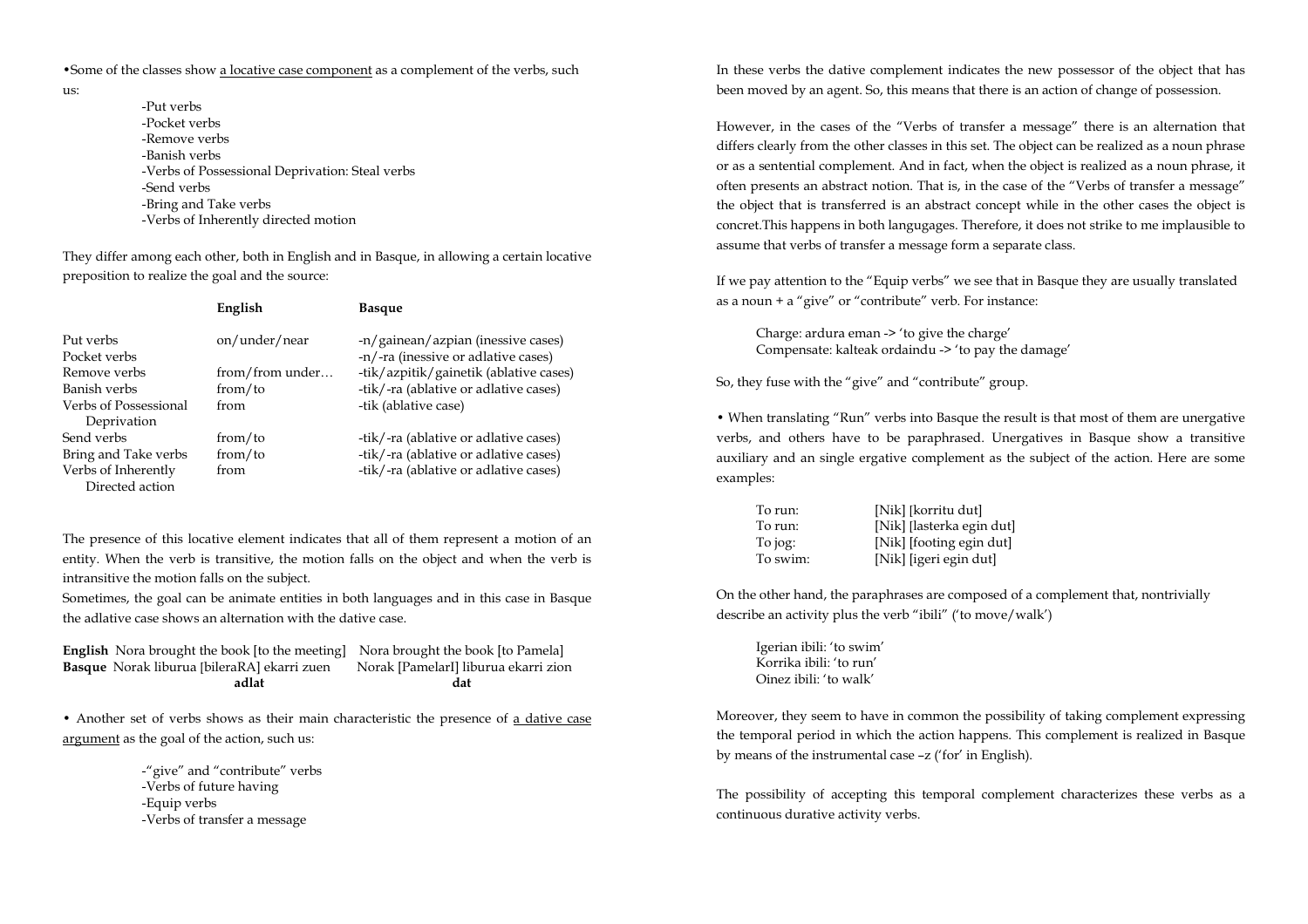• There is another set of verbs that in their basic use show two components that are realized as the agent and the theme, such us:

> -"get" and "obtain" verbs -Transcribe verbs -Built verbs -Create verbs -Performance verbs -Engender verbs -Murder Verbs -Other alternating verbs of change of state

However, there is a clear difference that divides all the set into two groups. The "other alternating verbs of change of state" show the causative/inchoative alternation in both languages. The rest of the classes do not. This alternation, as it is known, is namely the one that indicates a change of state of an entity without creating a new one. The cases that do not show this alternation imply a creation or an elimination of the object. So after the process of the verb is carried out, a new entity comes into existence or an entity is eliminated.

e.g. "dry" vs. "fix" in the Causative/Inchoative alternation:

| English                                           | <b>Basque</b>                                                                                          |
|---------------------------------------------------|--------------------------------------------------------------------------------------------------------|
| [Bill] dried [the clothes]<br>[The clothes] dried | [Billek] [arropa] lehortu ZUEN (transitive auxiliary)<br>[Arropa] lehortu ZEN (intransitive auxiliary) |
| [Donna] fixed [a sandwich]<br>*[A sandwich] fixed | [Donnak] [otartekoa] prestatu ZUEN<br>*[Otartekoa] prestatu ZEN                                        |

(The inchoative variant is expressed in Basque by changing the transitive auxiliary to the intransitive one)

However, not all verbs of change of state show the same tendency to participate in the causative / inchoative alternation in Basque. Verbs such as zahartu ('age') and hazi (grow), are more commonly found in the inchoative variant.

• Another set of classes shows only an intransitive use:

-The exist verbs

- Appear verbs

- Dessappearance verbs

- Meander verbs

The "exist", "appear" and "dessappearance" verbs allow a locative or temporal complement and they can be realized both by the inessive (-n='in') or ablative

(-tik=from) cases. This complements represent the spatial or temporal coordinates of the existence of an entity.

As for "meander" verbs, like in English, in Basque the set is restricted to describe the location of a long continuous object. This restricted feature is represented in Basque by a paraphrased structure, formed by an ablative case (-tik=from), an adlative case (-ra=to) and the "joan" verb ('to go') in the non-aspectual synthetic form:

e.g. Ibaia lakutik itsasora doa ('The river runs from the lake to the sea')

[IbaiA] [lakuTIK] [itsasoRA] doa abs ablat adlt

This is a construction that, in my opinion, has to be considered more as a fixed lexicalized structure rather than a regular one.

The rest of the classes seem to be harder to be grouped.

• The mix and the amalgamate verbs show as the main feature the presence of a commitative case complement: -ekin ('with'). Like in English, they participate in the Simple reciprocal alternation and when they don't take a prepositional complement they need a collective NP as the object when they are transitive or a collective subject when intransitive.

e.g. "Hermanek arraultzak esnegainarekin nahastu ditu" ('Herman mixed eggs with cream')

| <b>Basque</b> |            |                             | [HermaneK] [arraultzAK] [esnegainarEKIN] nahastu zituen |
|---------------|------------|-----------------------------|---------------------------------------------------------|
|               | erg        | abs                         | commit                                                  |
| English       | [Herman]   | [eggs]                      | [with cream] mixed                                      |
| <b>Basque</b> | [HermaneK] | [arraultzAK] nahastu zituen |                                                         |
|               | erg        | absPL                       |                                                         |
| English       | [Herman]   | [eggs]                      | mixed                                                   |
|               |            | PL.                         |                                                         |

In Basque the "Together reciprocal alternation" does not take place because the concept of get together seems to be inside the verb. So apparently the mix and amalgamate verbs form an only class in Basque.

• If we take the "Dub" and "Declare" verbs, as Levin points out, the hallmak of them is that they show a predicate complement in they structure. It is said that in Basque this predicate complement takes an indefinite absolutive case to be realized; however the nature of this case is still a discussed question in Basque.